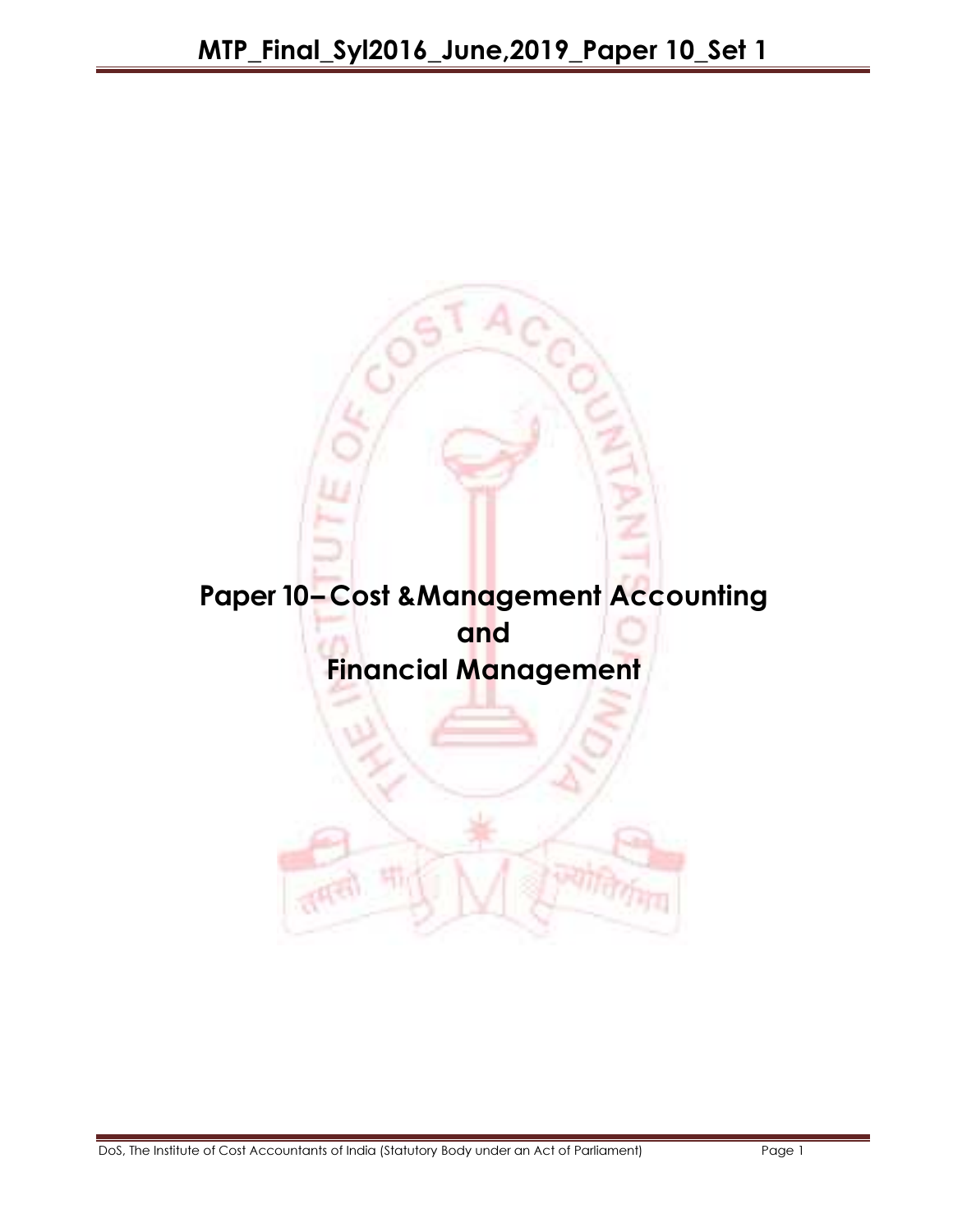# Paper-10: - Cost & Management Accounting and Financial Management

### Full Marks: 100 Time allowed:3 hours

This paper has been divided into two Parts A & B,each carrying 50 marks. Further each Part has been divided into two sections each.

### Part-A (COST & MANAGEMENT ACCOUNTING)

(50 Marks)

Section-I

Answer the following questions.

1.(a) Choose the most Appropriate alternative for the following (You may write only the Roman numeral and the alphabet chosen for your answer); 1 X 6 =6

(i) Division Accounting is divided into

- (a) 2
- (b) 3
- (c) 4
- (d) None of these

(ii) Contribution margin is known as,

- (a) Net income
- (b) Gross margin
- (c) Net profit
- (d) None of these
- (iii) The P/V ratio of a product is 0.4 and the selling price is 40 per unit. The marginal cost of the product would be
	- (a) 8
	- (b) 20
	- (c) 24
	- (d) 16

(iv)Budget period depends upon….

- (a) The type of budget
- (b) The nature of business
- (c) The length of trade Cycle
- (d) All of these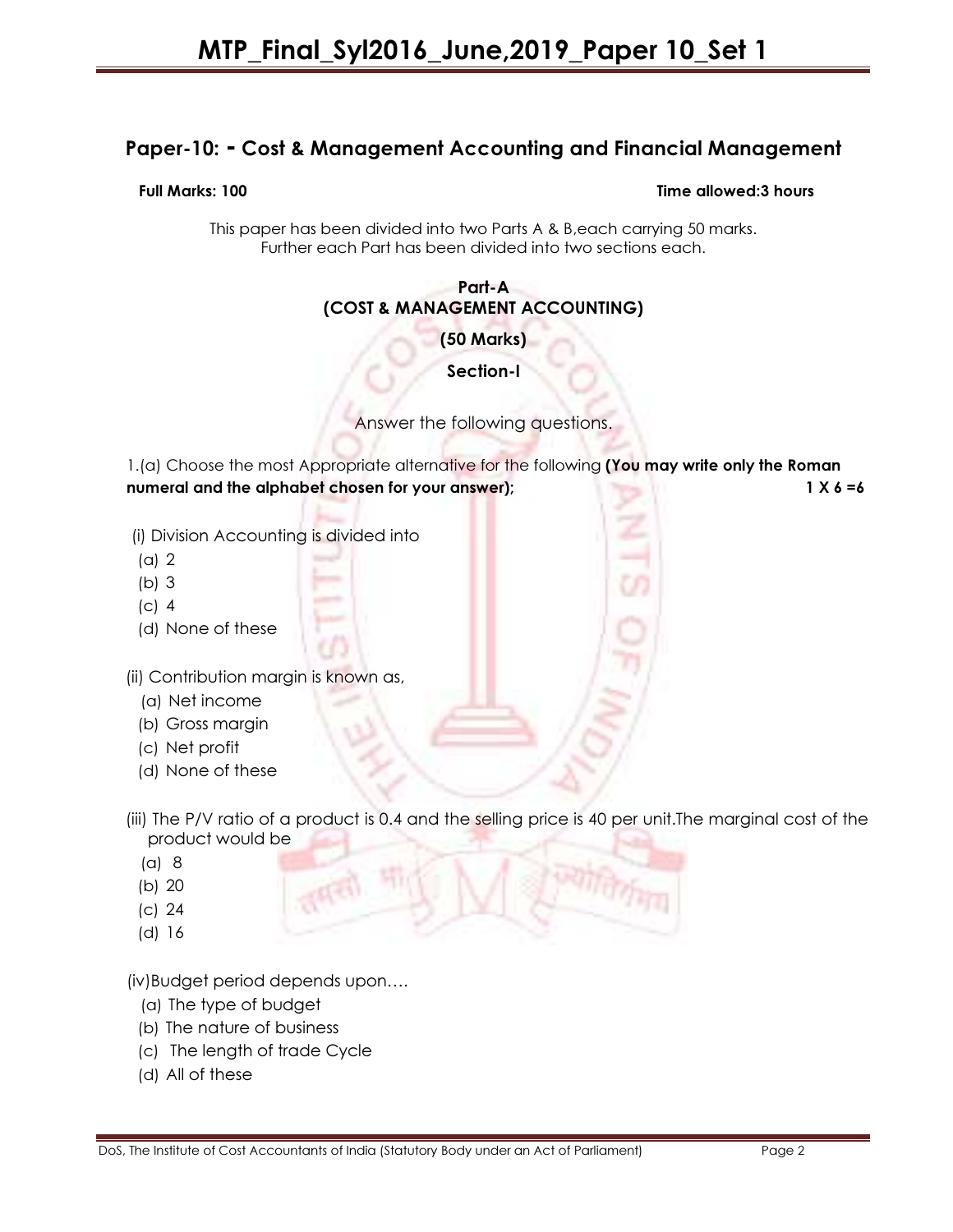- (v) Which of the following operating measures would a manager want to see decreasing over time?
	- (a) Merchandise inventory turnover
- (b) Total quality cost
- (c) Percentage of on-time deliveries
- (d) Finished goods inventory turnmover.

(vi) Which of the following factors does not affect Learning Curve?

- (a) Method of Production
- (b) Labour Strike
- (c) Shut Down
- (d) Efficiency Rate.

(b)Match the statement under Column I with the most appropriate statement under Column II (you may opt to write only the numeral and the matched alphabet instead of copying the contents into the answer book): 1X4=4

| Column I                 |     | Column <sub>II</sub>                        |
|--------------------------|-----|---------------------------------------------|
| Variance Analysis        | A'  | Definite Period                             |
| Budget is prepared for a | (B) | Avoidable Fixed Cost/PV ratio               |
| <b>Breakeven Point</b>   | IС  | Difference between Standard and Actual Cost |
| Shut down Point          |     | <b>Fixed Cost/PV ratio</b>                  |

(c) Statement whether the following statement are True or False (You may write only the Roman numeral and whether True or False without Copying the Statement into answer book);

1X4=4

- (i)At breakeven point margin of safety is nil.
- (ii)It is optional for a company to have financial accounting.
- (iii)Zero based Budgeting cannot be used for decision making.
- (iv)Cash Budget Shows the expected sources and utilization of cash.

### Section II

 $2(a)$  A mobile manufacturing company finds that while it costs  $\bar{\tau}$  12.50ech to make component

 $X-2870$ , the same is available in the market  $\bar{\tau}$  11.50 with an assurance continued supply. The Break down of cost is:

| <b>Direct Material</b><br>The property of the | ₹ 5.50<br><b>Contract Contract Contract</b> |
|-----------------------------------------------|---------------------------------------------|
| Direct Labour                                 | ₹ 3.50                                      |
| Other variables                               | ₹ 1.00                                      |
| Deprecation and fixed cost                    | ₹ 2.50                                      |
| Total                                         | ₹ 12.50                                     |

(i) Should you make or buy

(ii) What would be your decision if the supplier offers the component at  $\bar{\tau}$  9.70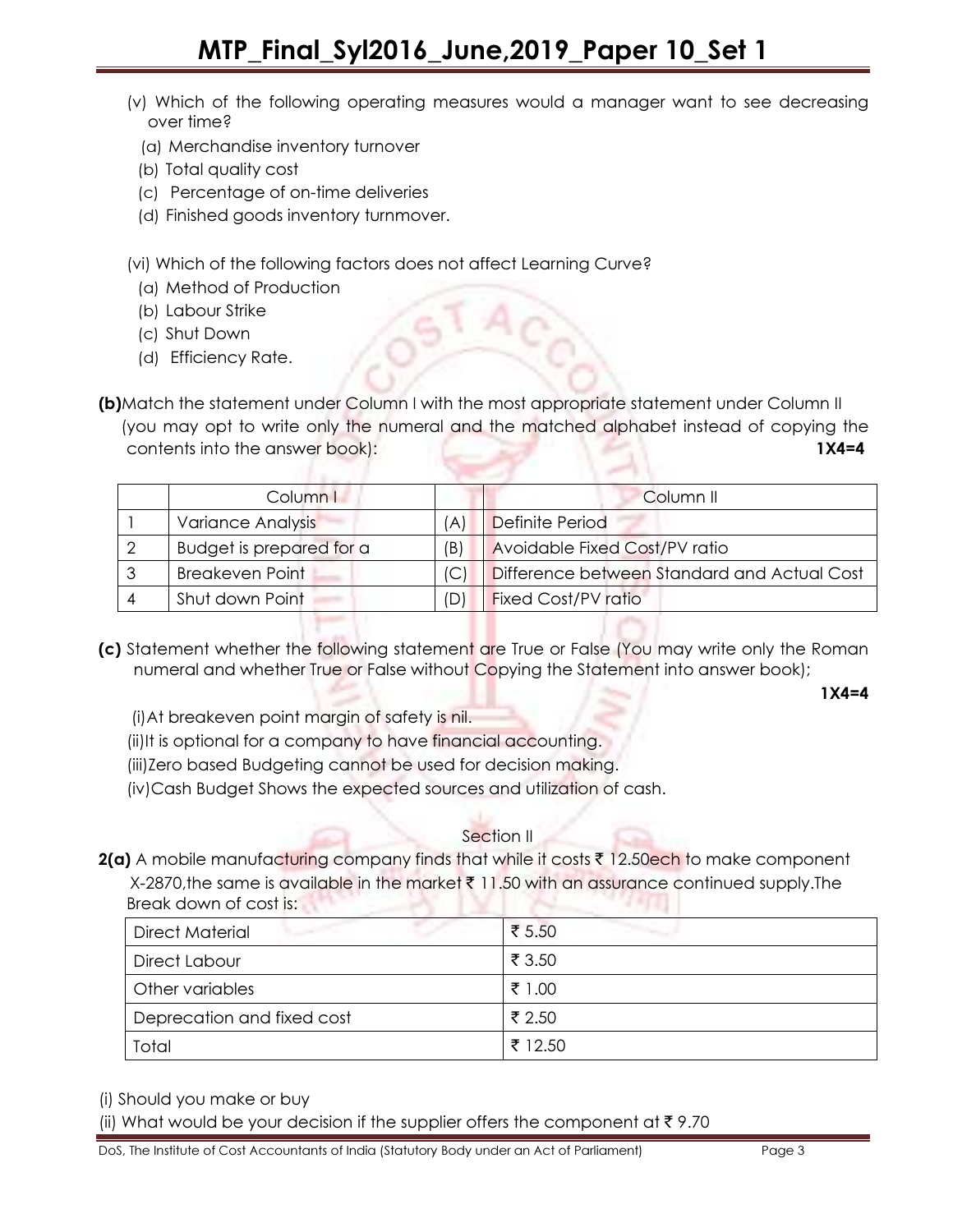(b) From the following data calculate:

 $(1)$ B.E.P expressed in amount of sales  $(\bar{\zeta})$ 

(2) Number of units that must be sold to earn a profit of  $\bar{\tau}$  90,000 per year

(3)How many units must be sold to earn a net income of 10% sales.

Sales price  $\bar{\tau}$  30per unit; variable manufacturing costs  $\bar{\tau}$  16.50 p.u;fixed factory overheads  $\bar{\tau}$ 10,80,000 p.a selling costs ₹4.50 p.u.Fixed Selling costs ₹5,04,000 per year.  $[6]$ 

3(a) A Co. Manufacturing two products operates a standard costing system. The standard OH content of each product in cost center 101 is.

Product A  $\bar{\tau}$  4.80 (8 direct labour hours @ 60p. per hour)

Product B  $\bar{\tau}$  3.60 (6 direct labour hour @ 60 p. per hour)

The rate of 60p. per hour is arrived at as follows:

| <b>Budgeted OH</b>                 | ₹ $1,140$ |
|------------------------------------|-----------|
| <b>Budgeted Direct labour hour</b> | 1,900     |
| Output of product A                | 100 units |
| Output of product B                | 200 units |
| No opening or closing stock        |           |
| Actual direct labour hours worked  | 2,320     |
| Actual OH incurred                 | ₹1,280    |

(i) you are required to calculate total OH for the month.

(ii)Show division into: 1) expenditure 2)Volume 3)efficiency Variances. [6]

(b) The Cost accountant of a Co .was given the following information regarding the OHs for Feb,2019

- a. Overhead Cost Variance ₹ 2,800
- b .Overhead Volume Variance ₹2,000 (A)
- c. Budgeted Hours for Feb, 2019: 1,200 Hours
- d. Budgeted OH for Feb, 2013: ₹ 12,000
- e. Actual Rate of Recovery of OH ₹16 per hour

You are required to assist him in computing the following for Feb, 2019

- 1. OHs expenditure Variance
- 2. Actual OH's incurred
- 3. Actual Hours for Actual Production
- 4. OHs Capacity Variance
- 5. OHs efficiency Variance
- 6. Standard Hours for Actual Production [6]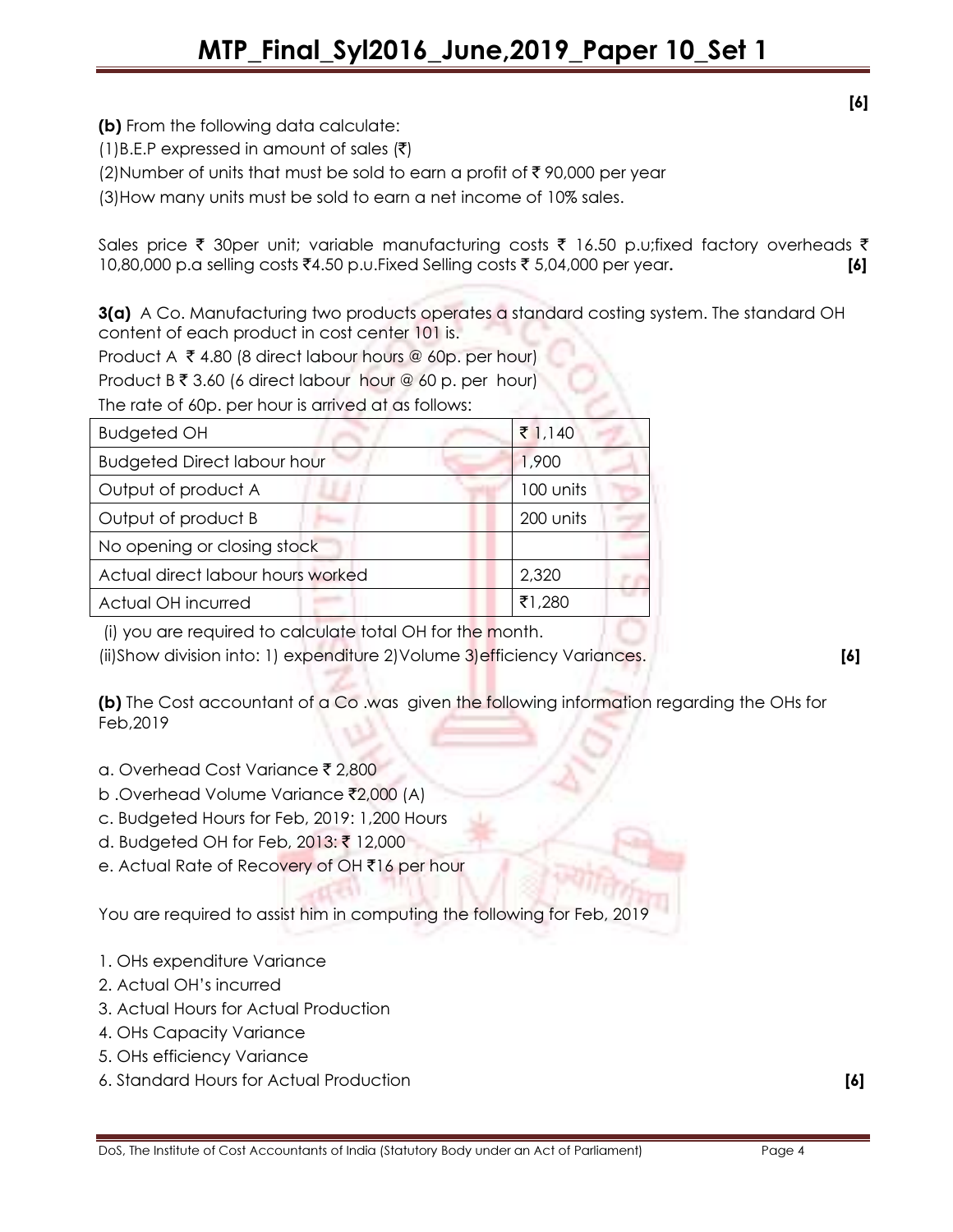4(a) The profit for the year of Push on Ltd. works out 12.5% of the capital employed and the relevant figures are as under:

|                         | (₹)      |
|-------------------------|----------|
| Sales                   | 7,50,000 |
| <b>Direct Materials</b> | 3,75,000 |
| Direct Labour           | 1,50,000 |
| Variable Overheads      | 60,000   |
| Capital employed        | 6,00,000 |

The new sales manager who has joined the company recently estimates for the next year a profit of about 23 % on capital employed ,provided the volume of sales is increased by 10 % and simultaneously there is an increase in selling price of 4% and overall cost reduction in all the elements of cost by 2%.

Find out by computing in detail the cost profit for the next year, whether the proposal of sales manager can be adopted. **[6] If the about the contract of the contract of the contract of the contract of the contract of the contract of the contract of the contract of the contract of the contract of the contract of th** 

(b)The learning curve as a management accounting has now become or going tool in industry, for its application are almost unlimited .When it is used correctly, it can lead to increase business and higher profits; when use without proper knowledge ,it can lead to lost business and bankruptcy. State precisely

- (i) your understanding of the learning curve
- (ii) The theory of learning curve
- (iii) The areas where learing curves may assist in management accounting ; and

(iv) IIustrate the use of learning curves for calculating the expected average units cost of making.

a) 4 machines b) 8 machines Using the data below:

| Direct labour need to make first machine | 1,000 hrs             |
|------------------------------------------|-----------------------|
| Learning curve                           | 90%                   |
| <b>Direct Labour Cost</b>                | $\bar{z}$ 15 per hour |
| Direct materials cost                    | ₹ 1,50,000            |
| Fixed cost for either size orders        | ₹ 60,000              |

[6]

# 5.Write short notes on any three out of the following : 3X4=12

(i)Practical application of Differential Costs.

(ii) Performance Budgeting

(iii)Limitations of Uniform Costing

(iv) Distinctive Features of Learning Curve Theory.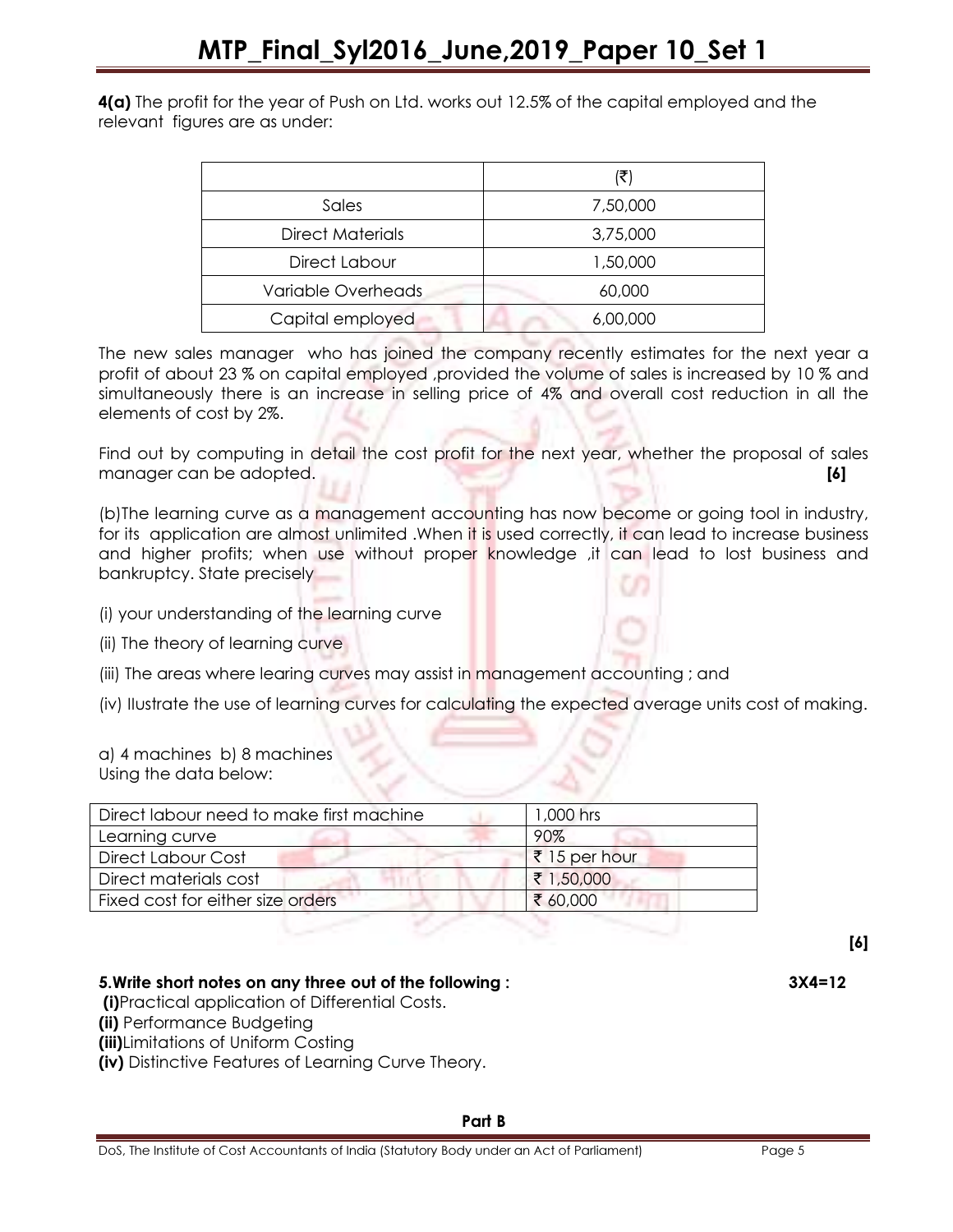### (Financial Management) (50 Marks) Section III

### 6. Answer the following questions:

(a) Choose the correct answer from the given four alternatives:  $[1 \times 6 = 6]$ 

- (i) \_\_\_\_\_\_\_\_\_\_\_\_\_\_\_\_\_\_\_\_\_ reflects the impact of change in sales on the level of operating profits of the firm.
	- (A) Operating Leverage
	- (B) Financial Leverage
	- (C) Combined Leverage
	- (D) None of the above
- (i) Which one of the following activities is outside the purview of dividend decision in financial management?
	- (A) Identification of the profit after taxes
	- (B) Measurement of the cost of funds
	- (C) Deciding on the pay-out ratio
	- (D) Considering issue of bonus shares to equity shareholders
- (ii) Which of the following is a Profitability Ratio?
	- (A) Proprietary Ratio
	- (B) Debt-Equity Ratio
	- (C) Price-Earning Ratio
	- (D) Fixed Asset Ratio

**Contractor** 

**TELEVISION** 

(iii) In cash flow statement, the item of interest is shown in

**Sunday of Con-**

- (A) Operating Activities
- (B) Financing Activities
- (C) Investing Activities
- (D) Both B and C

(iv) From the following select one factor which is application of fund.

- (a) Issue of share capital
- (b) Decrease in working capital
- (c) Increase in working capital
- (d) None of the above
- (v) From the enumerated list please select instrument which is not dealt in capital market.
	- (a) Commercial Paper
	- (b) Debenture
	- (c) Sweat Equity
	- (d) None of the above
- (b) Match the statement under Column I with the most appropriate statement under Column II (you may opt to write only the numeral and the matched alphabet instead of copying the contents into the answer book): [1×4=4]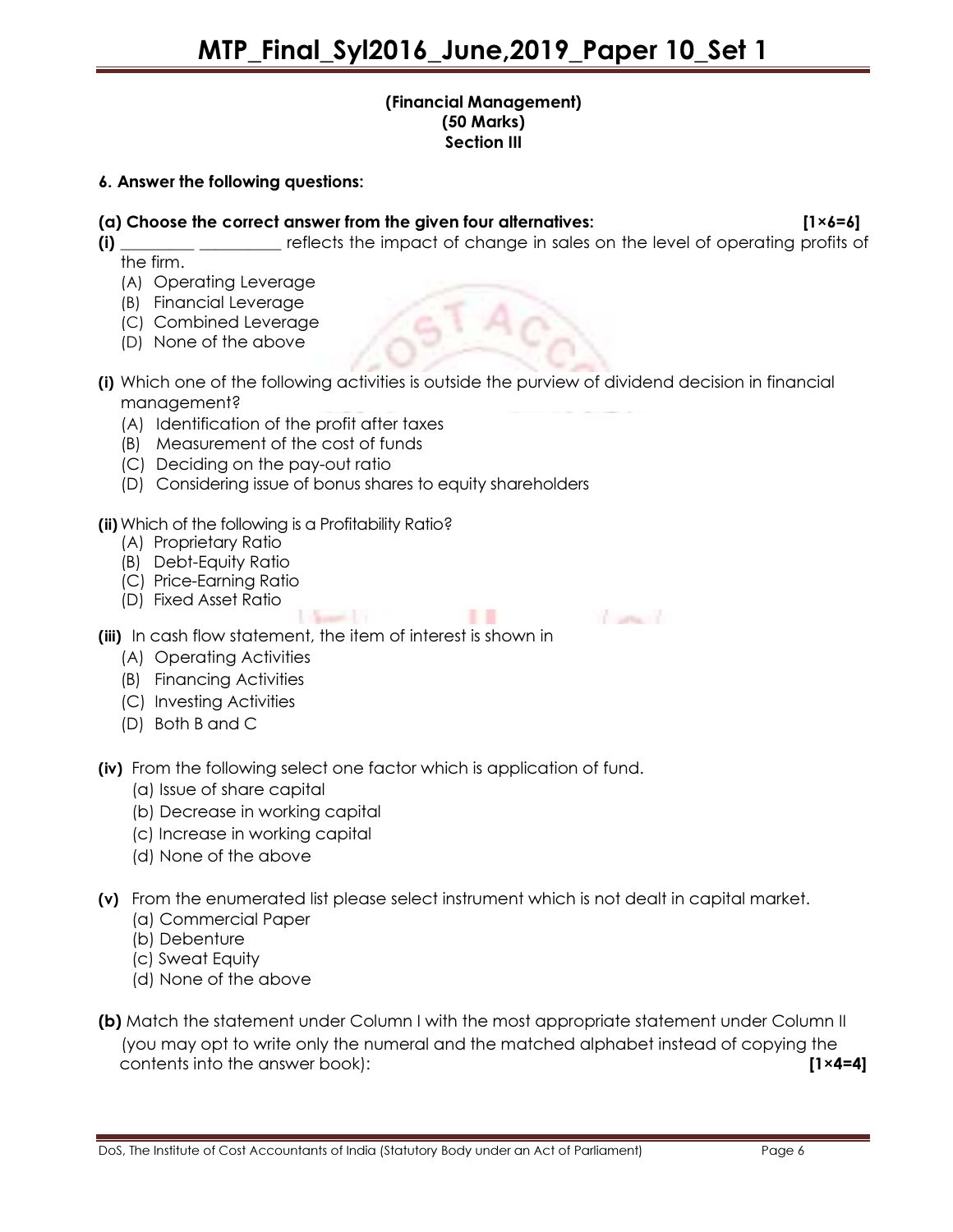# MTP\_Final\_Syl2016\_June,2019\_Paper 10\_Set 1

| Column I                                             | Column <sub>II</sub>                             |  |
|------------------------------------------------------|--------------------------------------------------|--|
| <b>Current Ratio</b>                                 | (A) Dividend Irrelevancy Model                   |  |
| (ii) High risk and high reward projects<br>financing | <b>Bearer instrument</b><br>(B)                  |  |
| $(iii)$ GDR                                          | (C) Equity Financing                             |  |
| (iv) MM Model                                        | (D) Commitment to meet short term<br>liabilities |  |

 (c) Statement whether the following statement are True or False (You may write only the Roman numeral and whether True or False without Copying the Statement into answer book);

### [1×4=4]

- (i) The excess of Current Liabilities over Current Assets is known as Net Working Capital.
- (ii) Letter of Credit represents short-term unsecured promissory notes issued by firms which enjoy a fairly high credit rating.
- (iii) Profitability Index of a project is the ratio of the present value of future net cash inflows to the present value of cash outflows.

The price of a share of common stock acts as a barometer indicating how well

(iv) management is doing on behalf of shareholders.

## Section IV

# Answer any three Question from Q. No 7, 8, 9 and 10. Each Question carries 12 Marks.

### 7.(a) The following is the summary having a sale of  $\bar{z}$  32 lakh.

| Sales to net worth (times)     | 2.3              |
|--------------------------------|------------------|
| Current debt to net worth (%)  | 42               |
| Total debt to net worth (%)    | 751              |
| Current ratio (times)          | 2.9              |
| Net sales to inventory (times) | 4.7 <sup>1</sup> |
| Fixed assets to net worth (%)  | 53.2             |

### Performa Balance Sheet

| Net worth      | $---$ | <b>Fixed assets</b> |  |
|----------------|-------|---------------------|--|
| Long-term debt | ---   | Cash:               |  |
| Current debt   | ---   | Stock               |  |
|                |       | Sundry debtors      |  |
|                | ---   |                     |  |

You are required to Complete the Performa Balance Sheet. **[8]** [8]

(b) Classify the following independent items of cash flows under AS-3

- (I) Cash receipts from future contracts held for trading purpose.
- (II) Cash receipts from repayment of advances to third parties other than a financial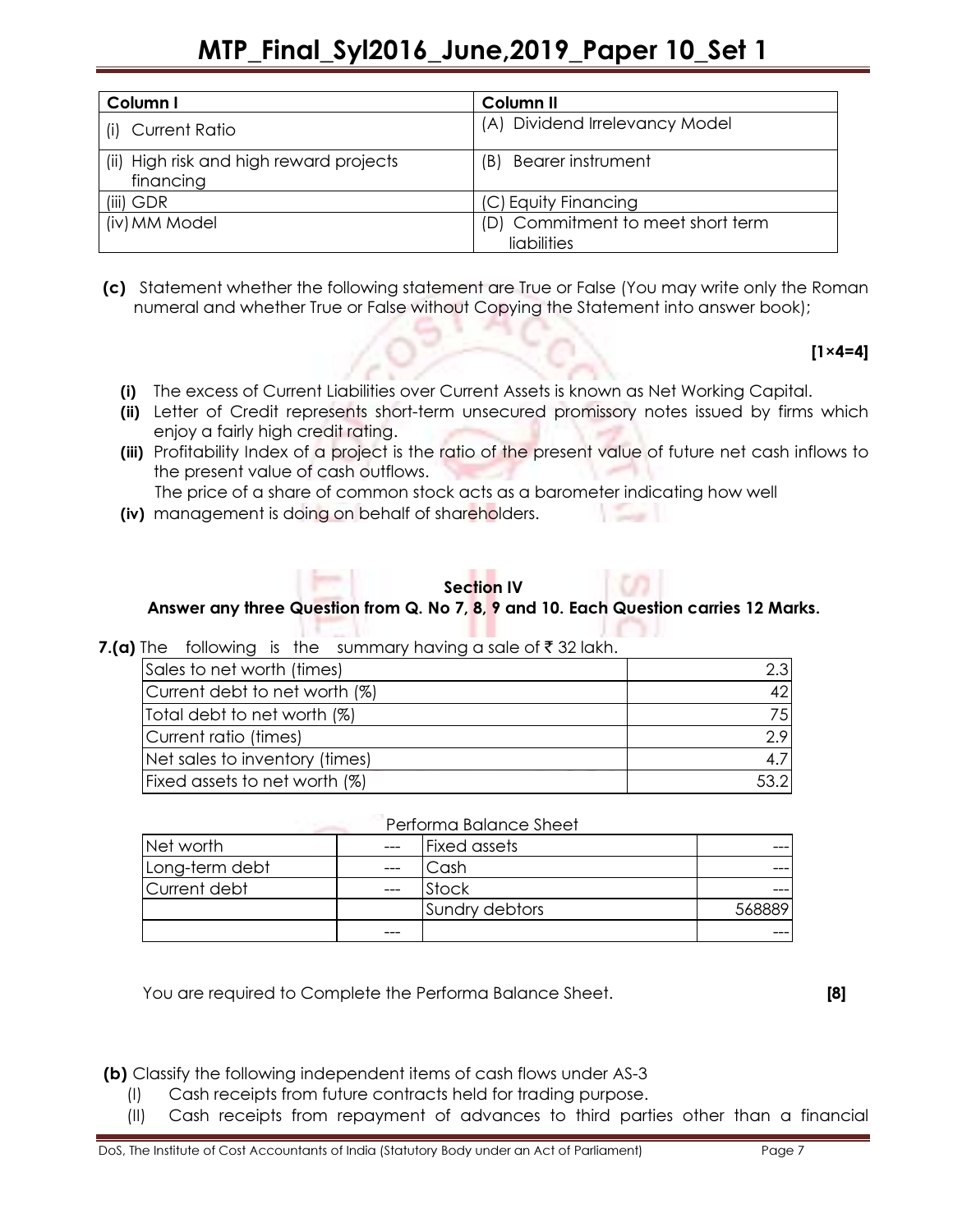enterprise.

- (III) Cash interest received from by a financial enterprise.
- (IV) Cash received from disposal of fixed assets.
- (V) Cash receipts from interests in joint venture.
- (VI) Dividends paid by a non- financial enterprise.
- (VII) Cash payments on account of acquisition of a subsidiary.
- (VIII) Cash flows arising from taxes on income, not specifically identifiable. [4]
- 8.(a) S. Ltd. produces a product with the following revenue-cost structure:

|                     |  | ₹ per unit |
|---------------------|--|------------|
| <b>Raw Material</b> |  | l 15       |
| Direct labour       |  | 80         |
| Overheads           |  | 37         |
| Total cost          |  | 232        |
| Profit              |  | 58         |
| Selling Price       |  | 290        |
|                     |  |            |

The following additional information is available:

- (i)Average raw materials in stock: one month
- (ii) Average work in-process: half-a-month—Raw Materials 100%, Direct labour 50%,Overheads 50% complete
- (iii) Average finished goods in stock: one month
- (iv) Credit allowed by suppliers: one month
- (v) Credit allowed to debtors: two months (vi)
- (vi) Time lag in payment of wages: half-a-month
- (vii) Overheads: one month
- (viii) One-fourth of sales are on cash basis
- (ix) Cash balance is expected to be  $\bar{\tau}$  1,65,000

You are required to prepare a statement showing the Working Capital requirement of the company to finance a level of activity of 60,000 units of annual output. Assume uniform production throughout the year. Wages and overheads accrue uniformly. Debtors are to be taken at cost.

(b) The following information is available for ABC & Co.

| FRIT              | ₹11,20,000 |
|-------------------|------------|
| Profit before Tax | ₹ 3,20,000 |
| Fixed costs       | ₹ 7,00,000 |

Calculate % change in EPS if the sales are expected to increase by 5%. [4]

**9.(a)** The capital structure of J Ltd. is as under:

| <b>Particulars</b>               |            |
|----------------------------------|------------|
| Equity shares @ `10 each         | 100,00,000 |
| 9% Preference Shares @ `100 each | 30,00,000  |
| 14% Debentures @ `100 each       | 70,00,000  |